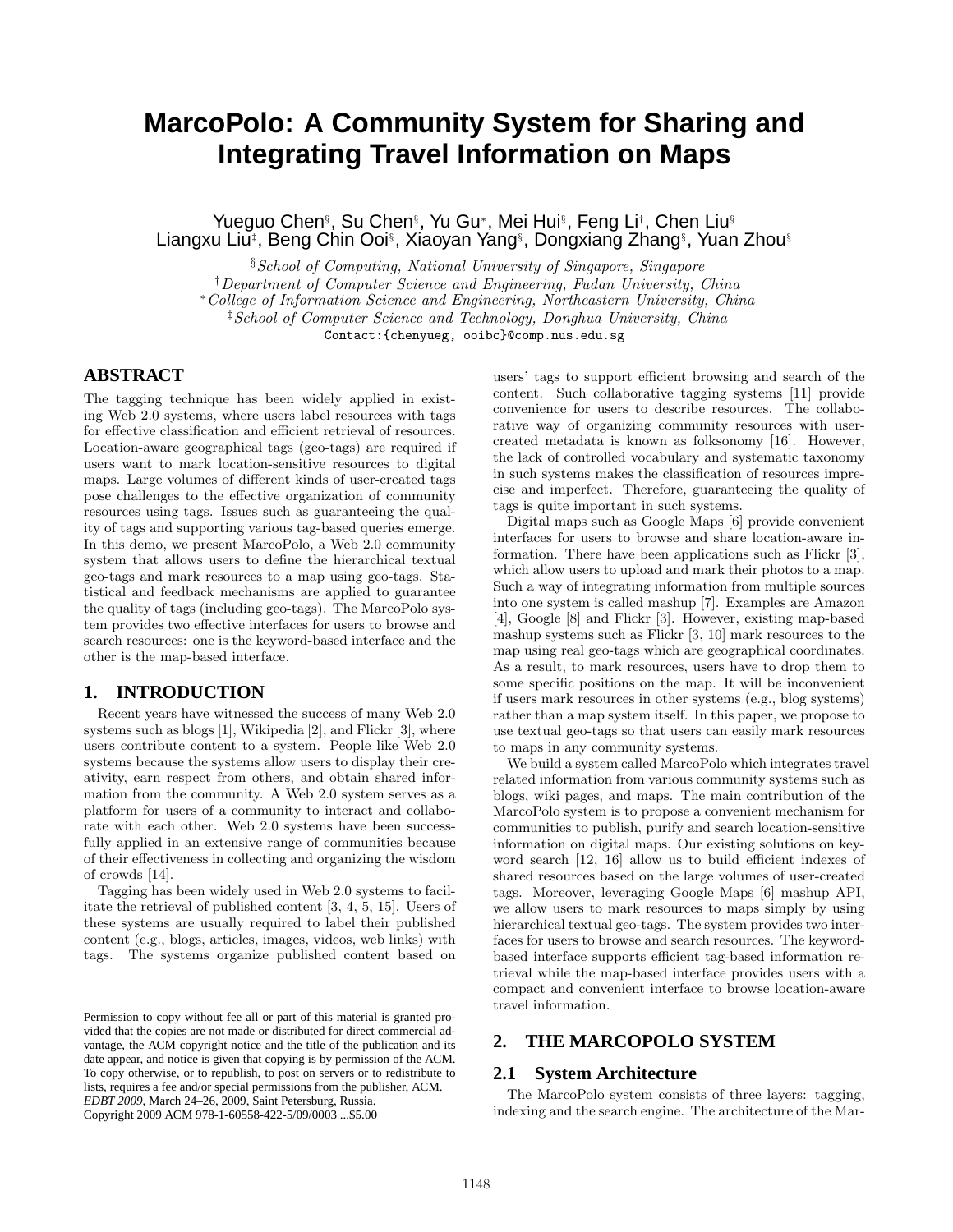coPolo system is shown in Figure 1. The tagging layer provides interfaces for users to link any resources to the system by tagging resources with any tags and geo-tags. The tables of Resources, Geotags and Markers (correlation between Resources and Geotags) are updated when new resources are linked to the system. Besides resources, the tagging layer also supports marking text type geo-tags to a map. This is because many geo-tags are simple names of places (scenes) when they are first created by users. The positions of places represented by these geo-tags have to be marked in the map to support location-sensitive information retrieval.



Figure 1: The architecture of the MarcoPolo system.

With the accumulation of users' contributions, the system comes to contain a large volume of resources and corresponding tags and geo-tags. Indexes have to be maintained to support efficient tag-based queries. In the MarcoPolo system, three indexes for tags are maintained within the indexing layer (shown in Figure 1). One is the keyword index of resources which is proposed in [12] to support efficient keyword queries on tags. The other two are the directory and the spatial index of geo-tags. The geo-tag directory maintains the hierarchical structure of geo-tags. The spatial index maintains the positions of geo-tags in the map.

The search engine of MarcoPolo supports two kinds of tagbased queries. One is keyword search where users present a query as a combination of keywords (tags). Resources labelled with those tags are retrieved and ranked based on relativity. The other is map search where users present a query as a map range or a specified geo-tag. Resources related to geo-tag(s) are retrieved and ranked based on their popularity.

## **2.2 Keyword Search**

The general tag-based keyword search can be aptly handled by existing keyword search solutions on relational database [13]. However, as identified in [12], the lineage of resources is ignored in existing keyword search solutions. For example, a user may write a series of posts after a travel. When a user presents a query containing two tags which appear in two different posts of this series respectively, these two posts may not be well ranked with traditional keyword search. Therefore, the lineage information between the two correlative posts is ignored. To address this problem, we use the EASE model proposed in [12] to build a graph index over resources, based on the hyperlinks between resources. Efficient and effective keyword search over heterogenous data is

supported by EASE.

Like [10], we also conduct tag aggregation on maps so that effective tag clouds [9] can be proposed to users when they browse to any arbitrary region. In Flickr [3], photos have to be clustered based on their locations before representative tags can be extracted from local resources [10]. However, in our system, the resources have been already well organized using the hierarchical geo-tags. Therefore, clustering on resources is unnecessary, and the accuracy of aggregating local resources is well guaranteed. An effective tag cloud can be easily created on any geo-tag by aggregating the tags attached to the resources under the geo-tag.

## **2.3 Map Search**

An important feature of the MarcoPolo system is the compact and convenient map interface. With the support of location-aware geo-tags, related resources are presented when users browse a map. Given a map view, a number of popularized geo-tags whose level is equal to or sightly larger than the map view are shown within the map. Links or summaries of high-ranking resources related to geo-tags within the map view are presented to users. When a user points to a special geo-tag, the presented resources will focus on the specified geo-tag. Users in MarcoPolo can also subscribe to location-aware travel information with regards to geo-tags or map regions. Newly published resources related to subscribed geo-tags or map regions are automatically delivered to users.

#### *2.3.1 Hierarchical Geo-tags*

Geo-tags are quite important in the MarcoPolo system as the logics of map search runs on them. Although some existing digital maps maintain many geo-tags of cities and places, the user-defined hierarchical text-based geo-tags provide the advantage of flexibility – users may label resources with any geo-tags which are names of places or sights. Once a texttype geo-tag is marked on maps, those resources labelled with the geo-tag are then link to the map.

Geo-tags are organized hierarchically (see Figure 2), where each geo-tag has a parent specifying that the geo-tag is a sub-sight of the parent geo-tag. Such organization provides better precision and recall in location-based information retrieval. First, it extends the scope of geo-tags, and therefore, improves the recall of keyword search. For example, when a user wants to retrieve posts related to Beijing, those posts tagged with Summer Palace (without Beijing) can also be retrieved because Summer Palace is a child geo-tag of Beijing. Second, the hierarchical organization helps distinguish different sights with the same names, and therefore, improve the search precision. For example, there are two geo-tags with the same name of Imperial Palace in Figure 2. Within the hierarchical structure, they can be easily distinguished as one is under Beijing and the other is under Shenyang.

Note that when users mark resources using some common geo-tags, related hierarchical geo-tags can be proposed to users based on users' input, so that resources can be linked to the map more accurately.

#### **2.4 Data Enhancement**

As a Web 2.0 system, the content of MarcoPolo grows as users' contributions accumulate. The system maintains not only resources such as posts and articles, but also highlevel knowledge nodes such as tags, geo-tags, links between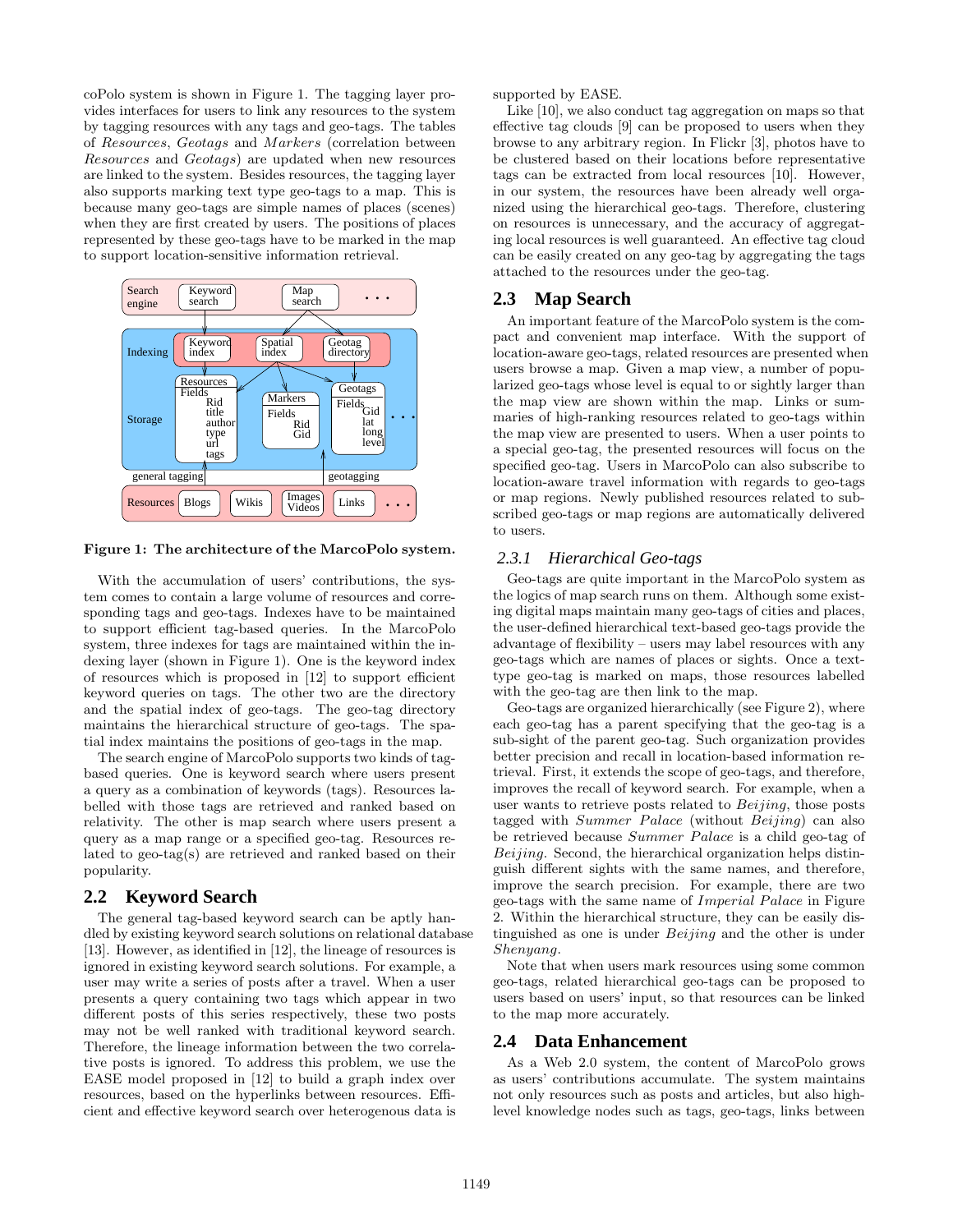

Figure 2: The hierarchical organization of geo-tags in the MarcoPolo system.

resources and tags. Large and accurate indexes on resources, tags and geo-tags need to be built so that resources can be accurately marked to the map. The central problem to achieve this goal is to guarantee the quality of geo-tags and links between geo-tags and resources.

We now consider some issues in tagging resources and marking geo-tags to maps. First, users may label resources with wrong or inappropriate geo-tags. Moreover, it is possible that different users may use different names for the same sight. Since we do not want a sight to be marked with a number of messy geo-tags, one representative geo-tag will be chosen by users from those similar geo-tags (close with each other) representing the same sight. Second, a geo-tag can be wrongly marked in a map in terms of its position, map level and parent geo-tag. To guarantee the quality of geo-tags, the system provides feedback mechanisms for users to modify wrongly marked geo-tags.

We propose some techniques to improve data quality in the MarcoPolo system as follows:

#### *2.4.1 User feedback*

All user-created resources and knowledge nodes (tags, geotags and links) in the MarcoPolo system provide feedback mechanisms so that the quality of resources and knowledge nodes can be guaranteed through peer review. Feedbacks on resources are used to measure their quality. Resources are ranked based on their popularity so that good resources are presented first when the number of related resources is too large.

Feedbacks on knowledge nodes are used to guarantee the precision of knowledge in the system. Each knowledge node has three states: reviewed, protected and finalized. A knowledge node is automatically under the reviewed state when it is created. In this state, users can provide feedback and also modify the knowledge node (e.g., adjust the position or change the name). A knowledge node is automatically transformed into the protected state if it is not modified for some duration. In this state, normal users cannot modify the node any more. Only power users of the node can modify, finalize or transform it back to the reviewed state. A knowledge node with good reviews will be directly moved to the *finalized* state if it is not processed by power users during the protected state for some duration. Once a knowledge node enters the finalized state, only system administrators can change its state.

#### *2.4.2 Users' reputation*

Good Web 2.0 systems should provide good mechanisms to attract users. MarcoPolo features a credit system that evaluates users' contributions and classifies their rights in the system. Users obtain credits when they link resources to the system, build knowledge nodes, or make good modifications to some knowledge nodes in the system. Users providing bad resources and knowledge nodes are penalized following the review process.

In the credit system, credits of users' contribution are linked with corresponding geo-tags. In this way, we can aggregate and rank users' contribution within any map regions or on any geo-tags. For example, the top three contributors for the geo-tag Beijing can be ranked by the aggregated users' contributions over the geo-tag Beijing and all its offspring geo-tags.

Such a way of managing users' credits offers at least two benefits. First, we allow users to compete with one another at any local regions, just as empires conquer territory in computer games. Second, users can be assigned different rights at different regions based on their local credits. A user can be a power user within those regions where he contributes more while he is a normal user in other regions. The system sends decision requests of knowledge nodes to power users of the regions around the knowledge nodes since they are most likely to be familiar with those regions.

## **3. DEMONSTRATION**

We will demonstrate the MarcoPolo system with the following major functions: linking resources with tags and geotags, marking geo-tags to the map, keyword search, browsing and subscribing location-aware travel information through the map interface, and managing feedbacks and user reputation. An example of the map interface is shown in Figure 3. A real URL will be used to demonstrate the system if the conference site is internet-enabled.

We first show how resources can be labelled and linked to the MarcoPolo system. Users can label a resource with multiple common tags and geo-tags. When users input the name of a geo-tag for labeling, all geo-tags with the same name but different geo-paths are proposed to the users for selection. Users can mark a geo-tag and create a parentchild link of two geo-tags at any position of the map. An example of managing geo-tags is shown in Figure 4.

|               |                                    | <b>CVOSIDITSK</b>             | тиар | <b>Odtem</b>    |
|---------------|------------------------------------|-------------------------------|------|-----------------|
| 地图            | 辽宁省:中国.辽宁省<br>更改                   | 反馈<br>admin创建                 |      |                 |
| 地标            |                                    |                               |      |                 |
| 简介            | 名称:<br>辽宁省                         |                               |      |                 |
|               | Ÿ<br>隶属于:<br>As<br>中国              |                               |      |                 |
| 景点            | 位置:<br>(41.24477386, 122.43164063) |                               |      |                 |
| 照片            | 层次:                                |                               |      |                 |
| 游记            | 定位<br>提交<br>取消                     |                               |      |                 |
| 交通            |                                    |                               |      | Haer<br>哈尔?     |
| 住宿            | 评语                                 |                               |      | Changchu        |
|               | 用户<br>印象                           |                               |      | 长春市             |
| 美食            | 雅 准确<br>ygchen                     | 位置名称准确<br>ø                   |      | Shenyang<br>沈阳市 |
| 用户            | Kyrovestan<br>修改历史:                | usofa<br>o<br>旧书书<br>Belling  |      | $\circ$         |
|               |                                    |                               |      | No<br>Ko        |
| nistan        | istan<br>主要贡献者:                    | o <sup>chilliarch l</sup> ang |      | Sec<br>석        |
| hgabat<br>had |                                    |                               |      | Daejeon         |
|               | 相关地标:                              | Ima:<br>防止                    |      | 대전              |
|               | Pashawar                           | hampthou                      |      | Gwangju         |

Figure 4: Create and manage geo-tags (in Chinese)

We will show how effective keyword search and map-based keyword search are achieved in our system by using some query examples. We will also show that location-aware travel information such as posts and photos can be dynamically